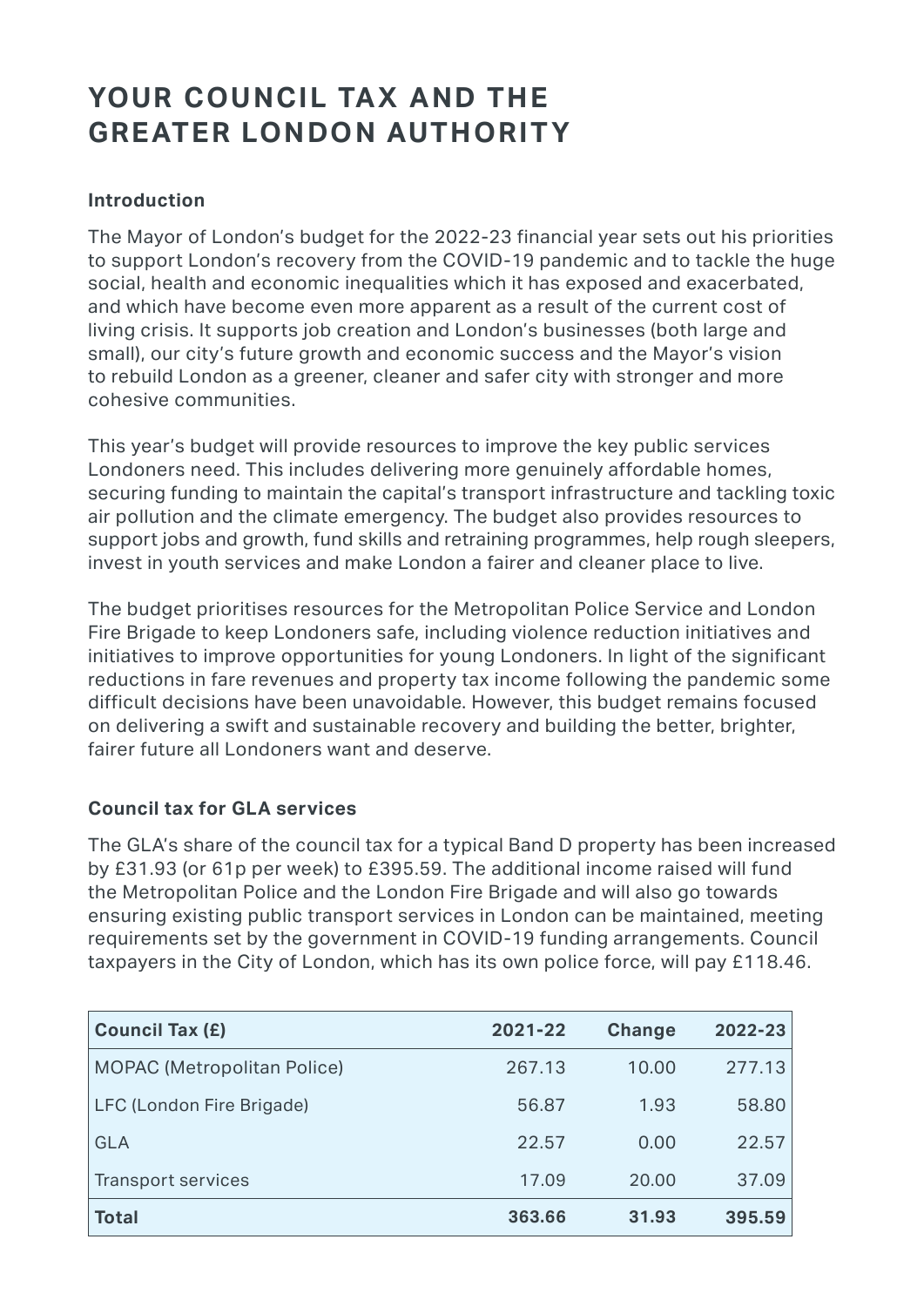#### **Investing in frontline services**

This budget will enable the Mayor to fulfil his key priorities for London. These include:

- $\bullet$ ® ensuring the Metropolitan Police has the resources it needs to tackle violent crime – since 2019 the Mayor has funded 1,300 additional police officer posts from locally raised council tax and business rates revenues – while seeking to increase trust and confidence amongst Londoners in the police service
- ® tackling the underlying causes of crime through the rollout of funding to support disadvantaged young Londoners access positive opportunities and constructive activities that allow them to make the most of their potential, as well as resources for new violence reduction initiatives
- ® protecting vulnerable children and women at risk of abuse and domestic violence
- ® providing enough resources to the London Fire Brigade (LFB) to ensure that first and second fire engines arrive at emergency incidents within 10 minutes on at least 90 per cent of occasions and 12 minutes on at least 95 per cent of occasions respectively, after being dispatched. The Mayor is also providing resources to rollout a transformation programme so that the LFB can implement the recommendations of the Grenfell fire inquiry. This includes investing in the new vehicles and equipment required
- ® working with London boroughs to maintain existing concessionary travel and assisted door to door transport schemes. This includes, for example, maintaining free bus and tram travel for under 18s as well as free off-peak travel across the network for older Londoners, the disabled, armed forces personnel in uniform and eligible armed services veterans and protecting the Taxicard and Dial a Ride schemes
- ® continuing the Hopper bus fare, which makes transport more affordable for millions of Londoners
- ® opening the central London section of the Elizabeth line (the operational name for Crossrail) in the first half of 2022, followed by the full line opening with through services as soon as possible to increase central London's rail capacity by ten per cent. This will follow the successful opening of the Northern line extension to Nine Elms and Battersea Power Station in September 2021
- ® continuing to tackle London's housing crisis, by investing £4.9 billion to allow 116,000 affordable home starts within London by 2023 and an additional 35,000 starts by 2026, as well as allocating resources to tackle homelessness and reduce rough sleeping
- ® tackling the climate emergency through creating a new £90 million fund alongside the continued roll out of the Mayor's £50 million Green New Deal for London fund. The Mayor has already expanded the Ultra Low Emission Zone to the North and South Circular roads in Autumn 2021 to tackle air pollution